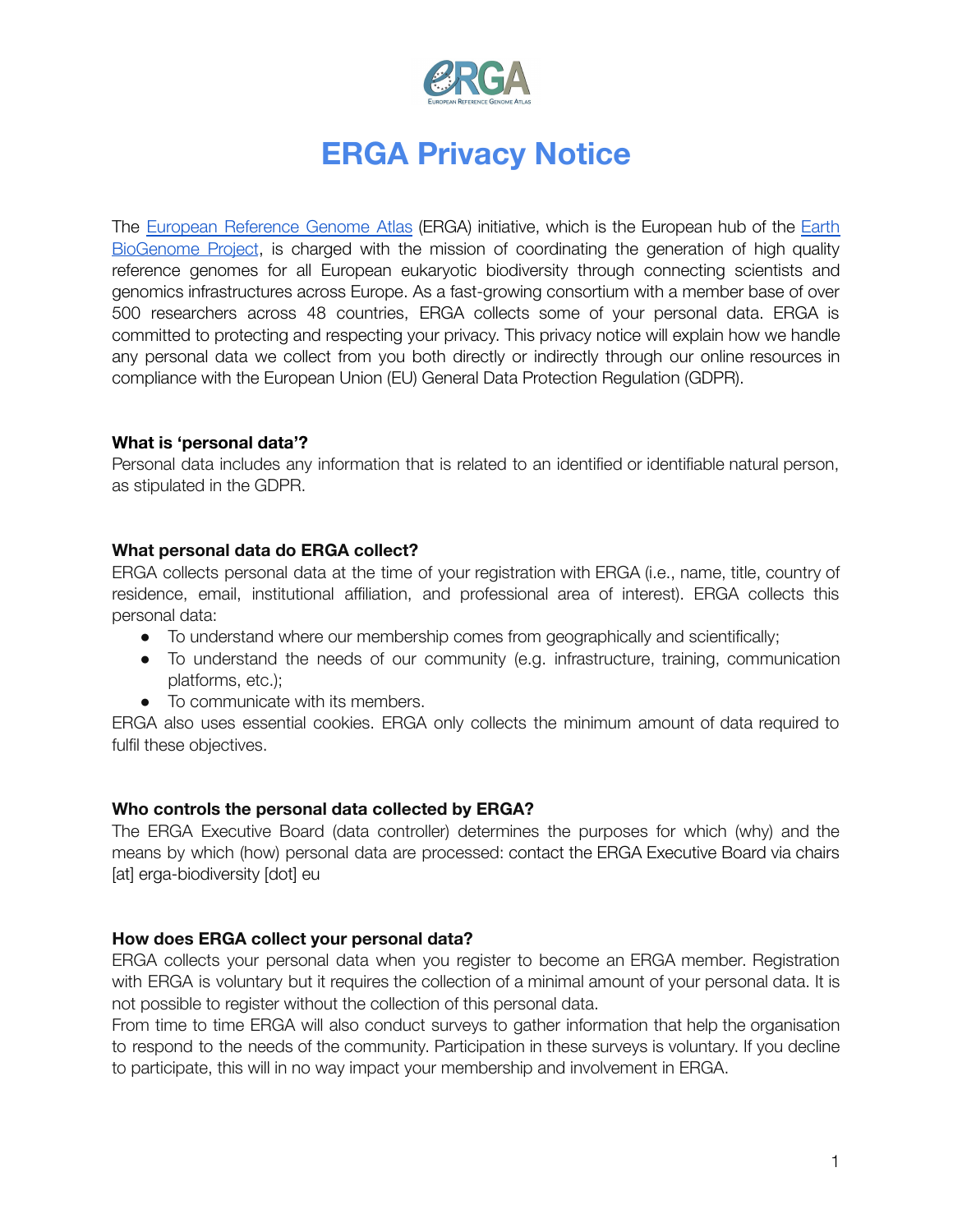

## **What is the legal basis for the collection of this personal data?**

The legal basis for the collection of this personal information is for the purposes of the legitimate interests of ERGA.

#### **How long will my personal data be retained?**

Your personal data will be retained so long as you are a member of ERGA. To cancel your membership, you need to contact the ERGA Executive Board via chairs [at] erga-biodiversity [dot] eu (your personal data will then be deleted within a month).

#### **Will my personal data be shared with third parties outside of ERGA?**

ERGA may share aggregated data with third parties. You will not be identifiable. Your personal information will not be shared outside of ERGA without your permission.

#### **Where will my personal data be stored?**

Your personal data will be stored with [SWITCH](https://www.switch.ch/), a Swiss foundation and the national research and education network organisation of Switzerland. Switzerland is subject to an adequacy decision of the European Commission.

#### **What security measures are taken to protect my personal data?**

Access is limited to only those within ERGA who require access to this personal information and who are authorised to do so, as decided by the ERGA Executive Board. SWITCH is ISO 27001 certified, satisfying the specifications for an information security management system defined by the international standard for information security.

## **What are my data protection rights?**

You have the following rights as per the GDPR:

- 1. Right of access: you have the right to know what personal information ERGA holds about you;
- 2. Right to rectification: you have the right to request ERGA to rectify any inaccurate or incomplete information;
- 3. Right to erasure: you have the right to request that ERGA deletes the personal information it holds;
- 4. Right to restrict processing: you have the right to restrict ERGA's processing of personal information about you;
- 5. Right to object: you have the right to object to ERGA's processing of your personal information in certain circumstances;
- 6. Right to data portability: you have the right to move your personal information to another data controller;
- 7. Rights of automated decision making and profiling: you have the right not to be subject to a decision that is solely based on automated decision-making.